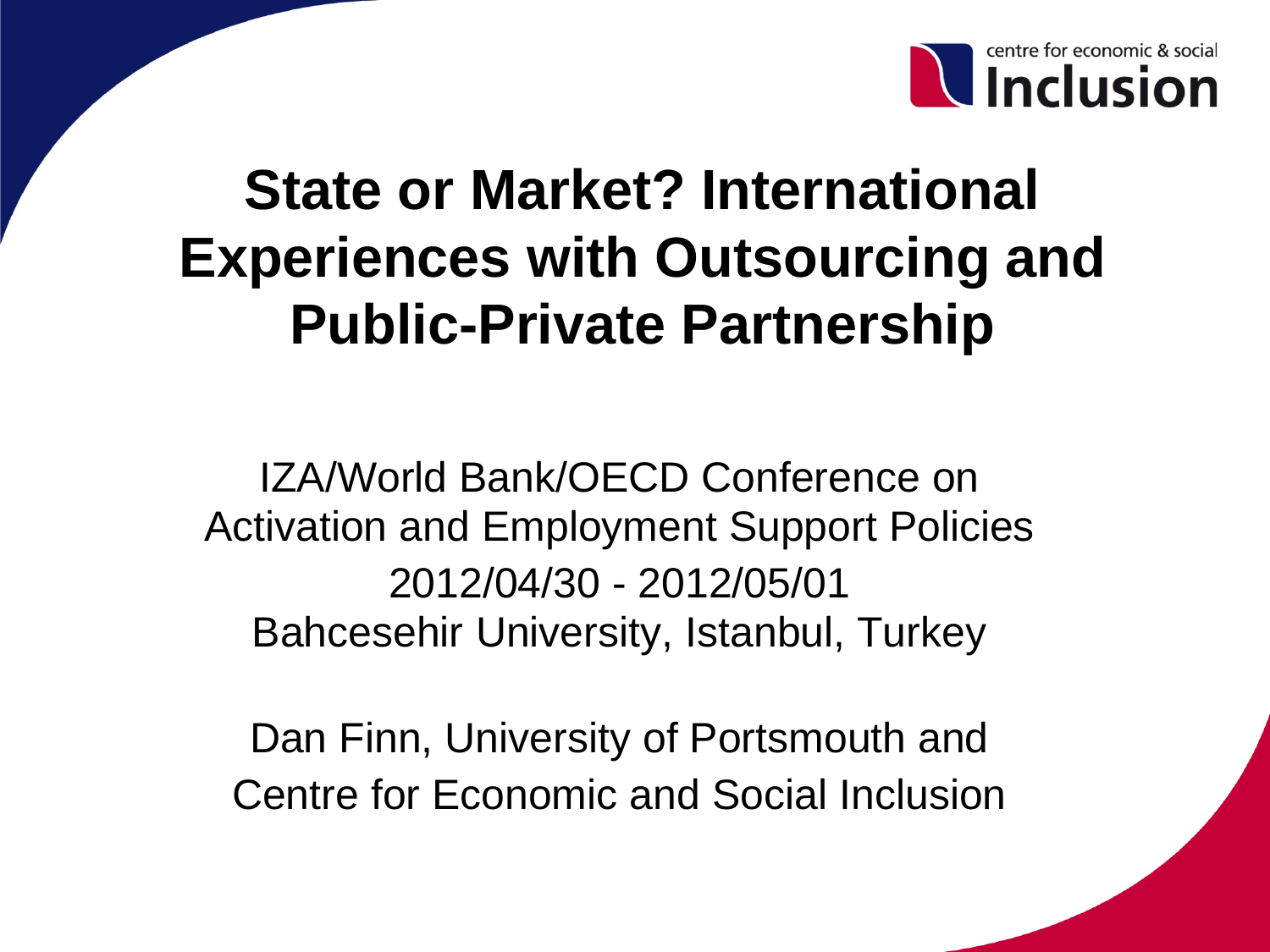

### **Contracting with external providers**

- In many countries Ministries, PES, Municipalities contract with external providers to:
	- buy specialist services (e.g., vocational training, disability programmes)
	- increase capacity (new groups, increased demand)
	- 'benchmark'/drive innovation in PES
- Traditionally purchase specified services, with highly regulated fixed-price or cost reimbursement contracts
- Recent developments in OECD countries include greater use of performance-based and payment-by results with:
	- Outsourcing of all PES services in Australia (1998);
	- Extensive subcontracting of advisory, matching & placement services (e.g. UK, some US states, Netherlands).
	- Experimenting with private contractors to build capacity and/or 'benchmark' and drive innovation in PES (Germany, France, Sweden, Poland, S. Korea, Australia)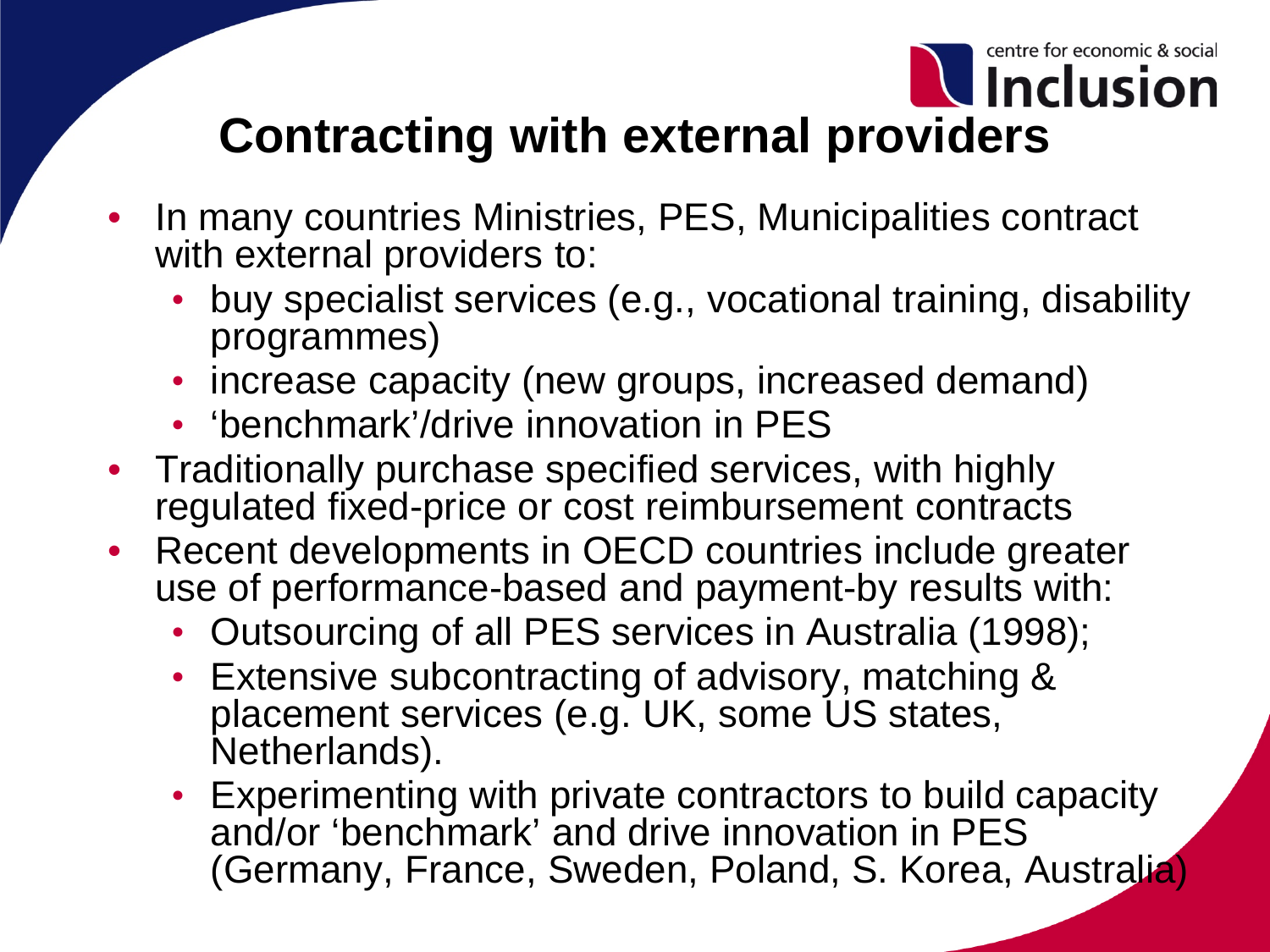

## **Contract design**

- Contract Types
	- *Cost-Reimbursement*  payments for expenses incurred, budget agreed at procurement, most risk borne by public agency.
	- *Fixed-Price*  paid agreed fee regardless of performance or actual cost; public agency and contractor share risk.
	- Pure *Pay-for-Performance* least risky for public agencies and the most risky for service providers.
- 'Payment by results'/outcomes contracts are often *hybrids* that balance performance incentives, provider viability, and delivery of particular services.
- Performance measures:
	- *Processes*: enrolments, assessments, accuracy of referrals, services and, sometimes, participation in work activities
	- *Outcomes*: job placement, retention, hours, earnings, education/training.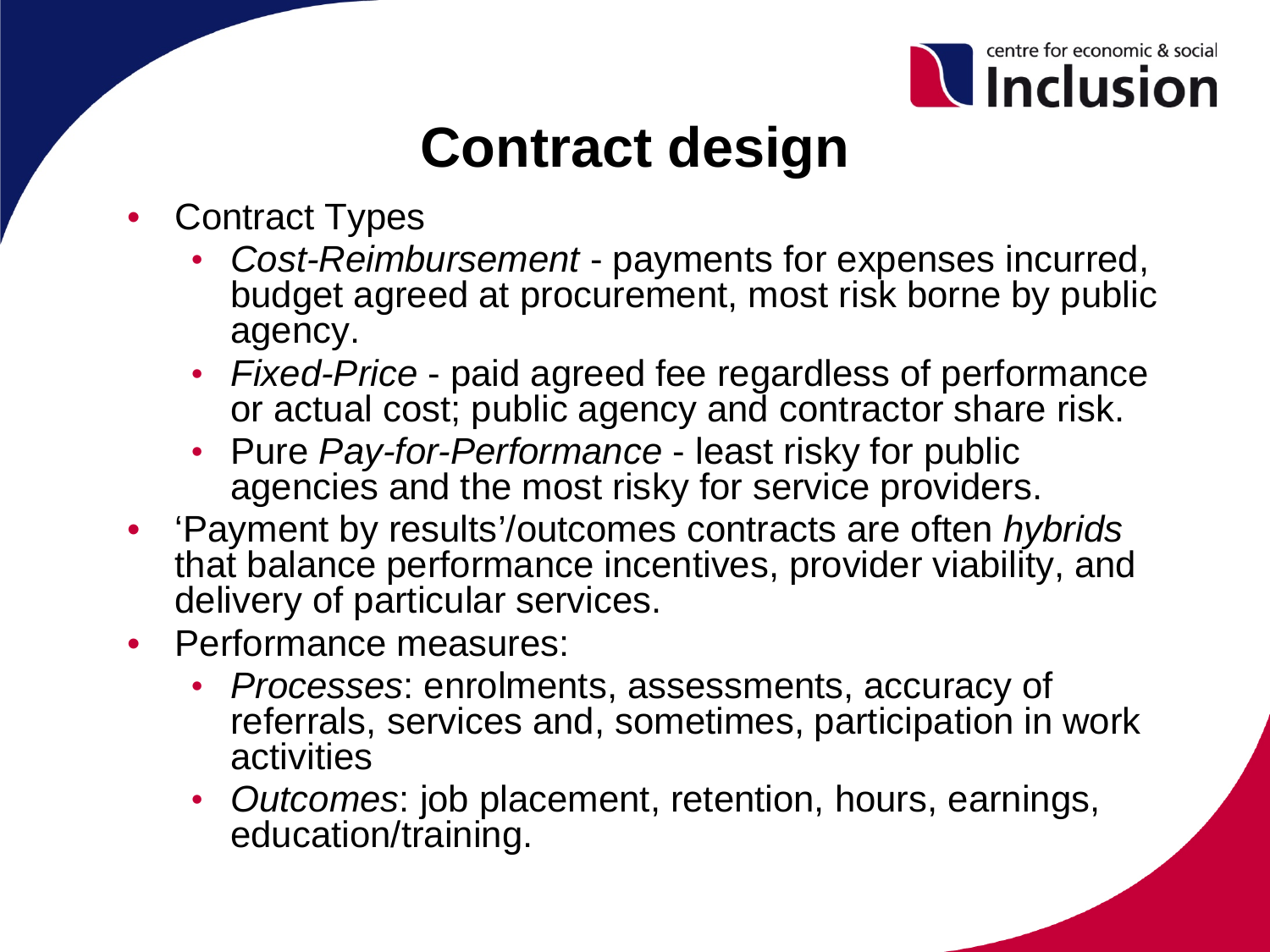

### **Move to outcome based and more flexible contracts – perceived advantages**

- Advantages of 'payment by results' and less prescriptive contracts said to include:
	- contractors agree to bear a greater share of the risk, may have to invest/risk their own capital;
	- competition for contracts through bidding processes enables purchaser to obtain better value for money, as well as driving up the quality of the service offered to service users;
	- a diversity of providers and new entrants should engender innovation, leading to better results
		- service delivery and employer strategies
		- recruitment/staffing
		- management and information systems
		- research and development (swifter innovation cycle)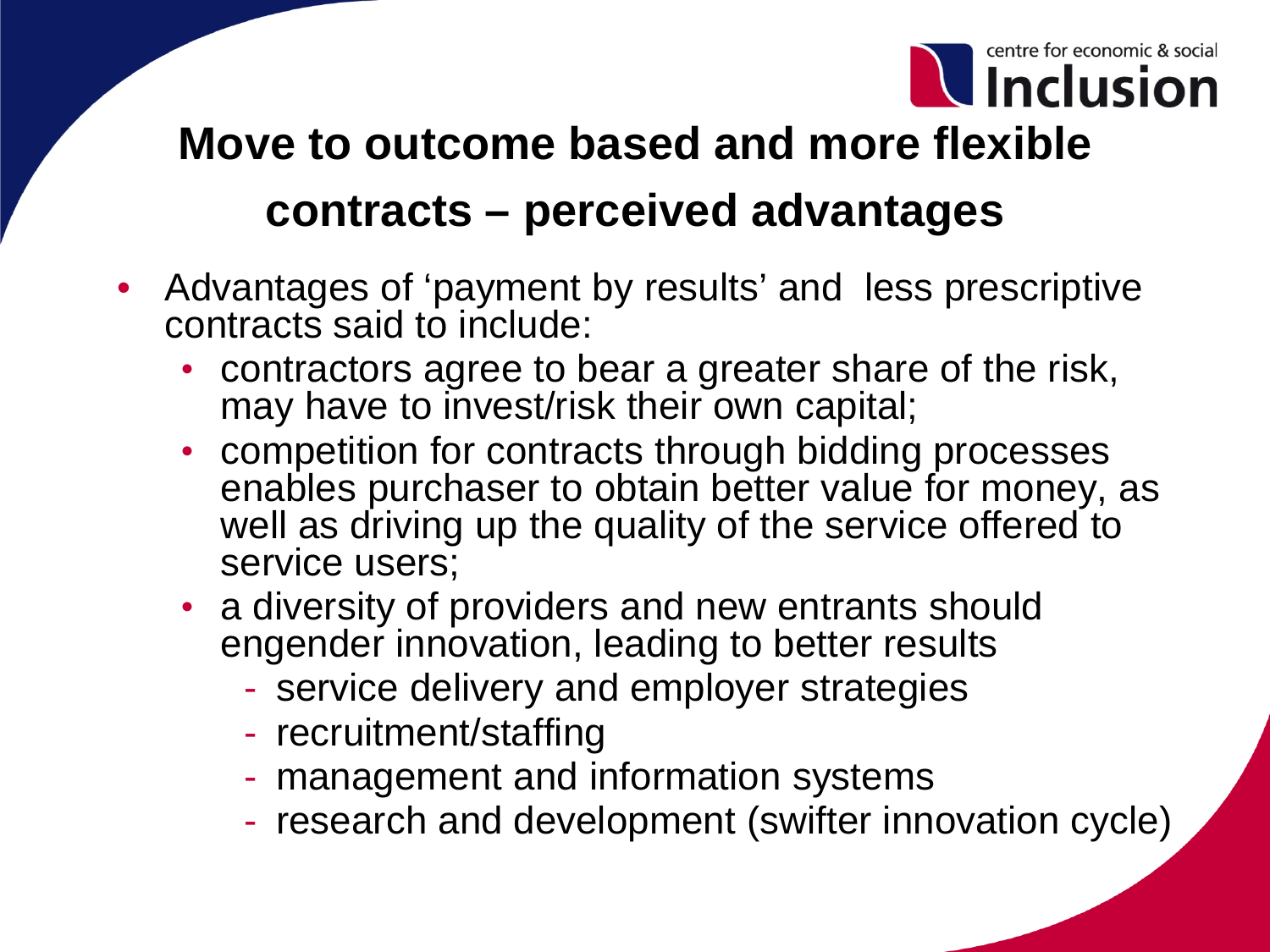

### **Risks of outcome based contracting**

- Most discussed include:
	- 'Cream-skimming'
	- 'Creaming' and 'Parking' (clients/areas)
	- 'Gaming' and fraud
- Other risks include:
	- Potentially high transaction costs (offset by longer contracts, fixed outcome prices?)
	- Loss of insight into service delivery importance of contract and performance management
	- Accountability and transparency issues in exercising oversight of public spending, and supervising activities of commissioners and contractors.
	- Ability to transfer risk response of purchaser to market failure and/or withdrawal from contracts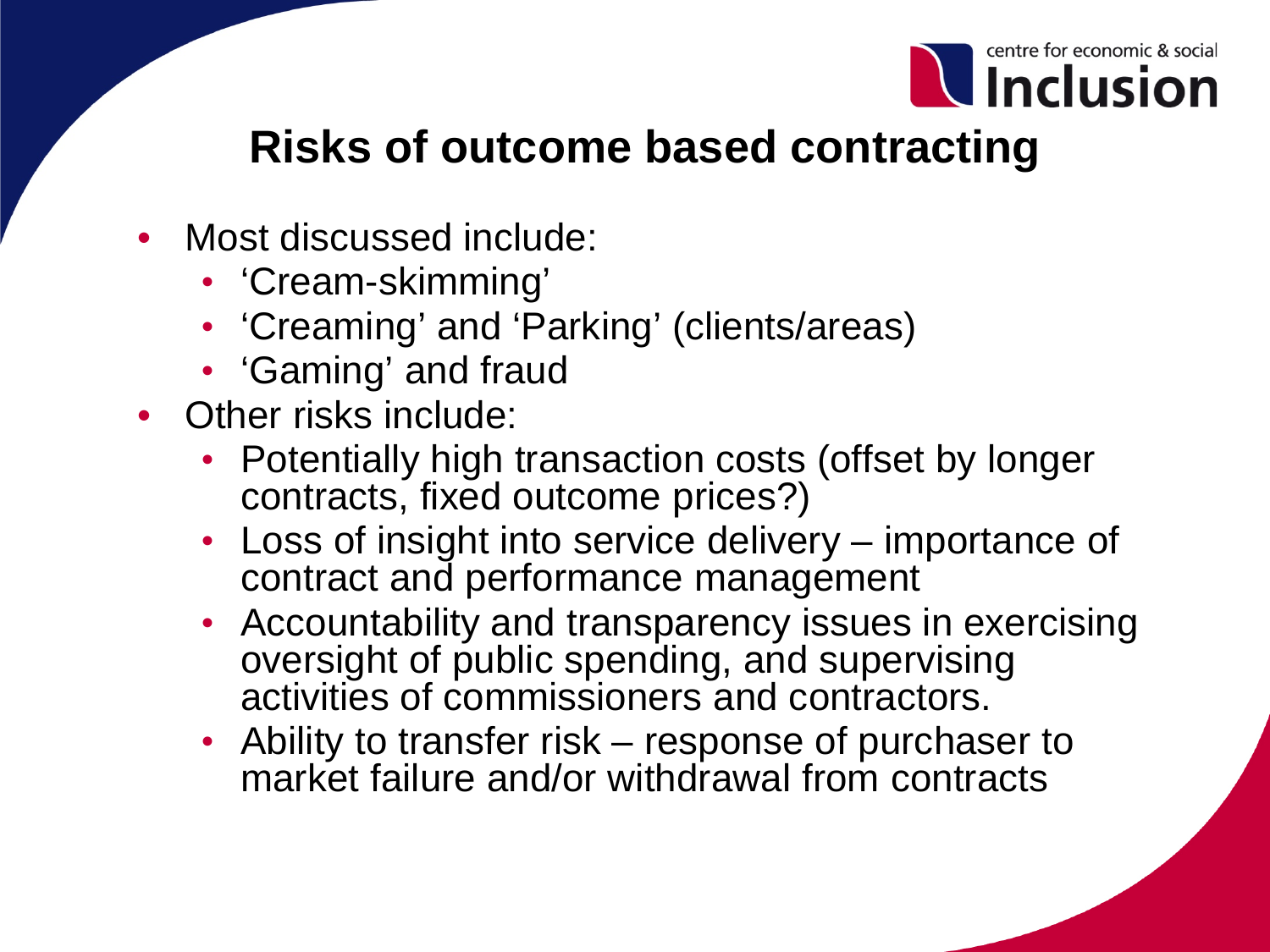### centre for economic & social **Features of commissioning**

- Distinctive Purchaser/Provider arrangements in different countries, but contracts usually managed through public tender/request for proposals (1 or 2 stage bidding, performance impacts)
- Tender selection criteria emphasise financial viability, legal compliance, programme design, organisational capacity, capacity to deliver services – varied use of price competition and past performance
- Varying approaches to scale and length of contracts and level of service specification, from:
	- Large number of small specific contracts (Netherlands, Sweden, Germany), to
	- Prime contractors and 'black box' service delivery (UK)
- Contract durations vary between 1, 3 and 5 years (purchaser and provider interest in stability, e.g., Wisconsin from 'Right of First Selection; Australia contract 'roll-overs')
- 'Competition for markets' dominant; less emphasis on 'competition within markets' though Australia has star ratings, GB will move market share – Netherlands and Germany individual budgets & vouchers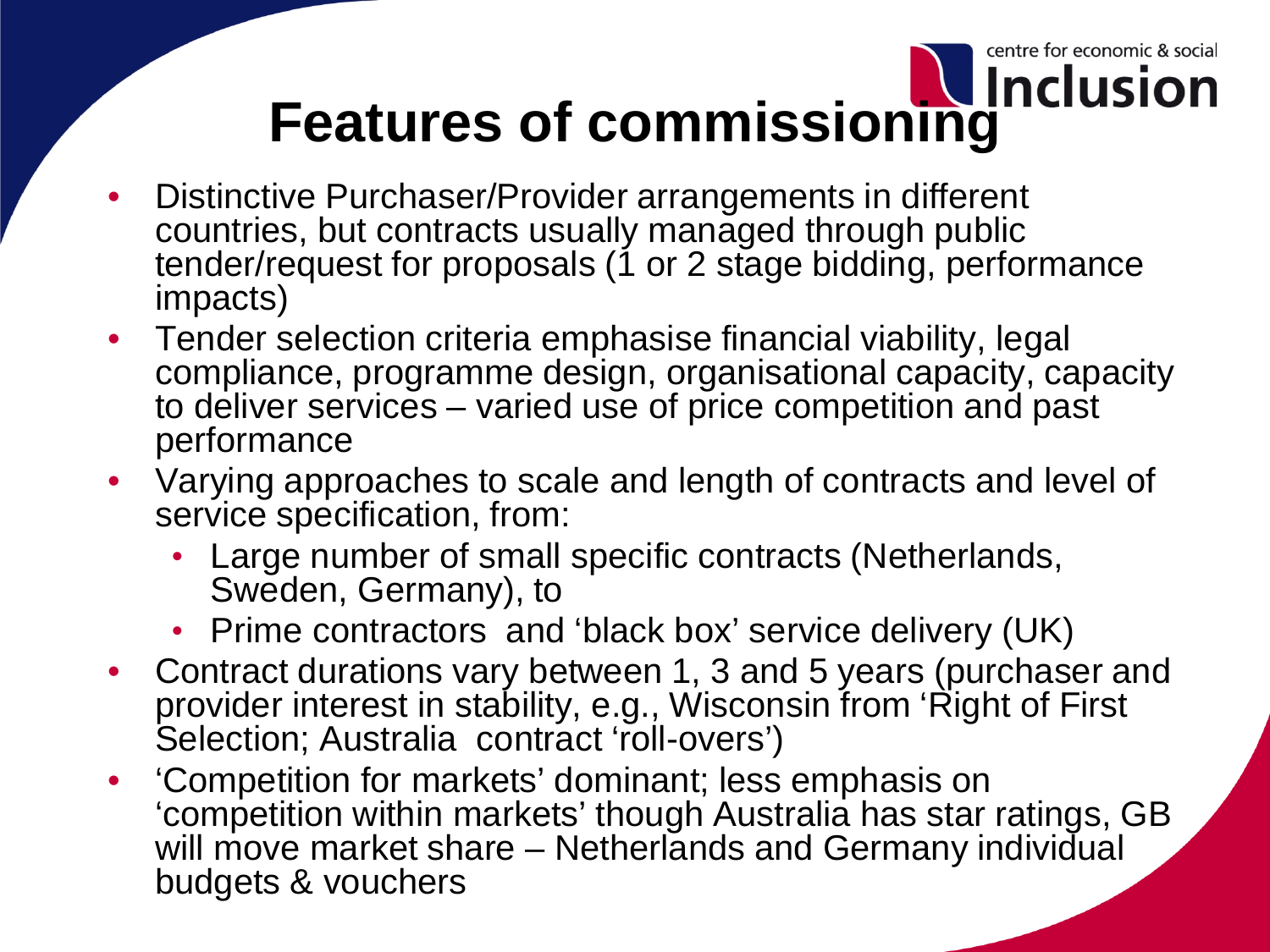

#### Public Private Partnerships

|                                      | <b>GB</b>                                                 | Australia                       | <b>Netherlands</b>                                                             | <b>New York City</b>                                                    |
|--------------------------------------|-----------------------------------------------------------|---------------------------------|--------------------------------------------------------------------------------|-------------------------------------------------------------------------|
| Intake and<br>referral of<br>clients | Jobcentre<br>Plus (JCP)                                   | Centrelink<br>(JSCI)            | <b>Centres for Work and</b><br>Income ('Opportunity<br>Meter')                 | <b>HRA Jobcenters -</b><br>Emphasis on 'Diversion'                      |
| Income<br>maintenance                | Jobcentre<br><b>Plus</b>                                  | Centrelink                      | <b>Employee Insurance</b><br><b>Benefits Agency (UWV)</b><br>or Municipalities | <b>NYC Human Resources</b><br>Administration                            |
| Direct Job<br>Placement              | <b>JCP (9/12)</b><br>months) then<br>private<br>providers | <b>Job Network</b>              | CWI (esp. first six<br>months)                                                 | 'Back to Work' or<br>WeCare prime<br>contractors – nb<br>Workfare model |
| Case<br>Management                   | <b>JCP (12</b><br>months) then<br>private<br>providers    | <b>Job Network</b>              | Reintegration<br>Companies                                                     | Back to Work' or WeCare<br>prime contractors                            |
| <b>Sanctions</b>                     | Jobcentre<br>Plus                                         | <b>Centrelink</b>               | <b>UWV &amp; Municipalities</b>                                                | <b>HRA Jobcenter</b>                                                    |
| Tendering                            | <b>DWP</b>                                                | DEEWR:<br>Federal<br>Department | UWV & Municipalities                                                           | <b>NYC HRA</b>                                                          |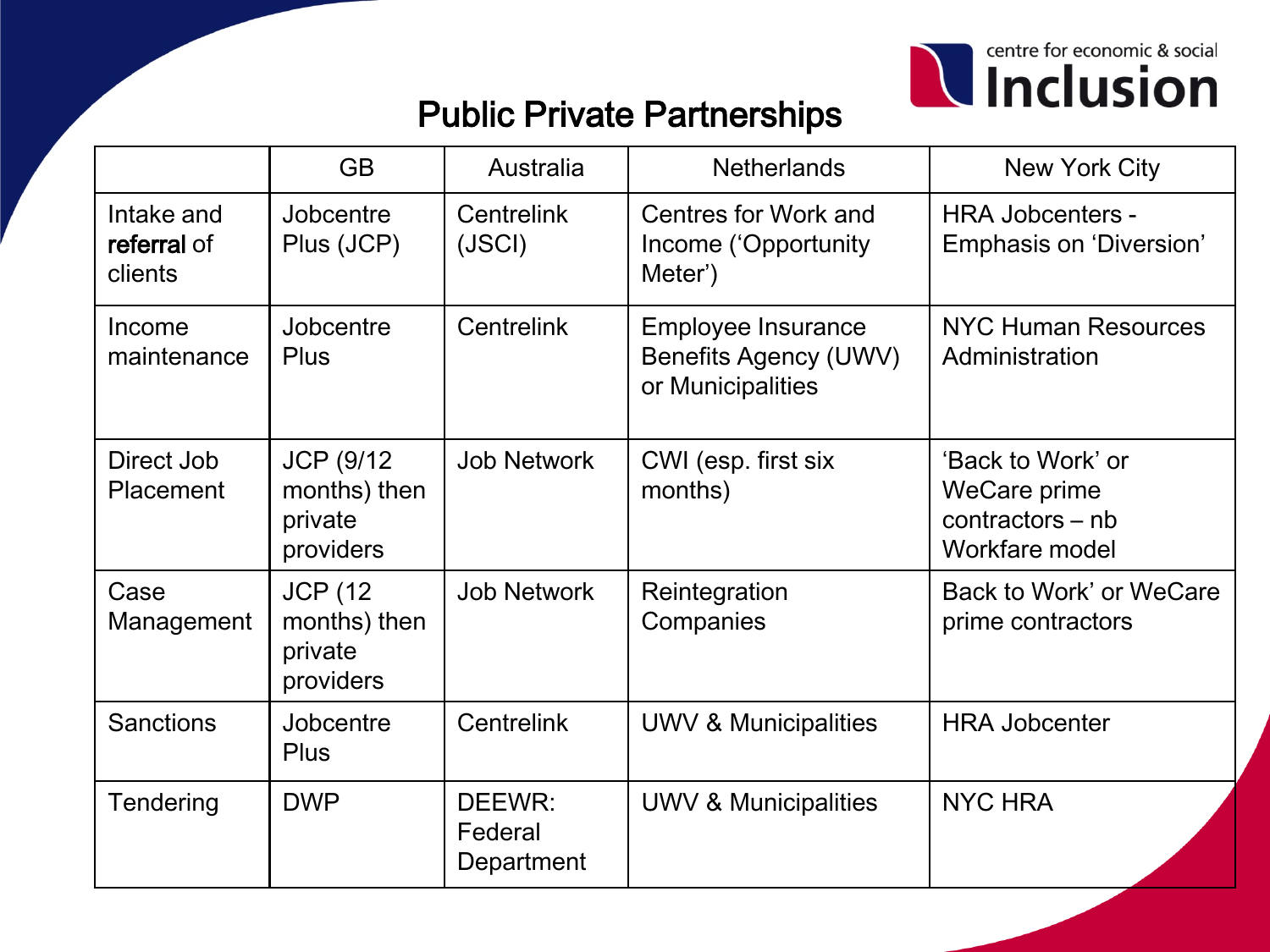

## **Research and impact evaluations**

- Review of impact evaluations for European Commission:
	- Several Australian, 2 USA (Florida) and 12 English language impact studies of contracts that paid for outcomes which used experimental/quasi experimental methods
	- Mixed results –positive from Australia, UK; less positive from studies in Germany, Sweden and France, though worked better with some sub groups
	- Negative European findings linked to issues of poor contract design, early stages of contracting, and contrasted with typically increased performance from PES under competitive pressure
	- Little focus on differential performance of contractors likely that *efficiencies and gains of contracting emerge over time* (as found in Australian experience) resulting in fewer higher performers
	- Interesting findings from process studies about how contracts changed service delivery strategies – PES more process oriented, subcontractors emphasised barrier reduction, job search/outcomes, reverse marketing, etc.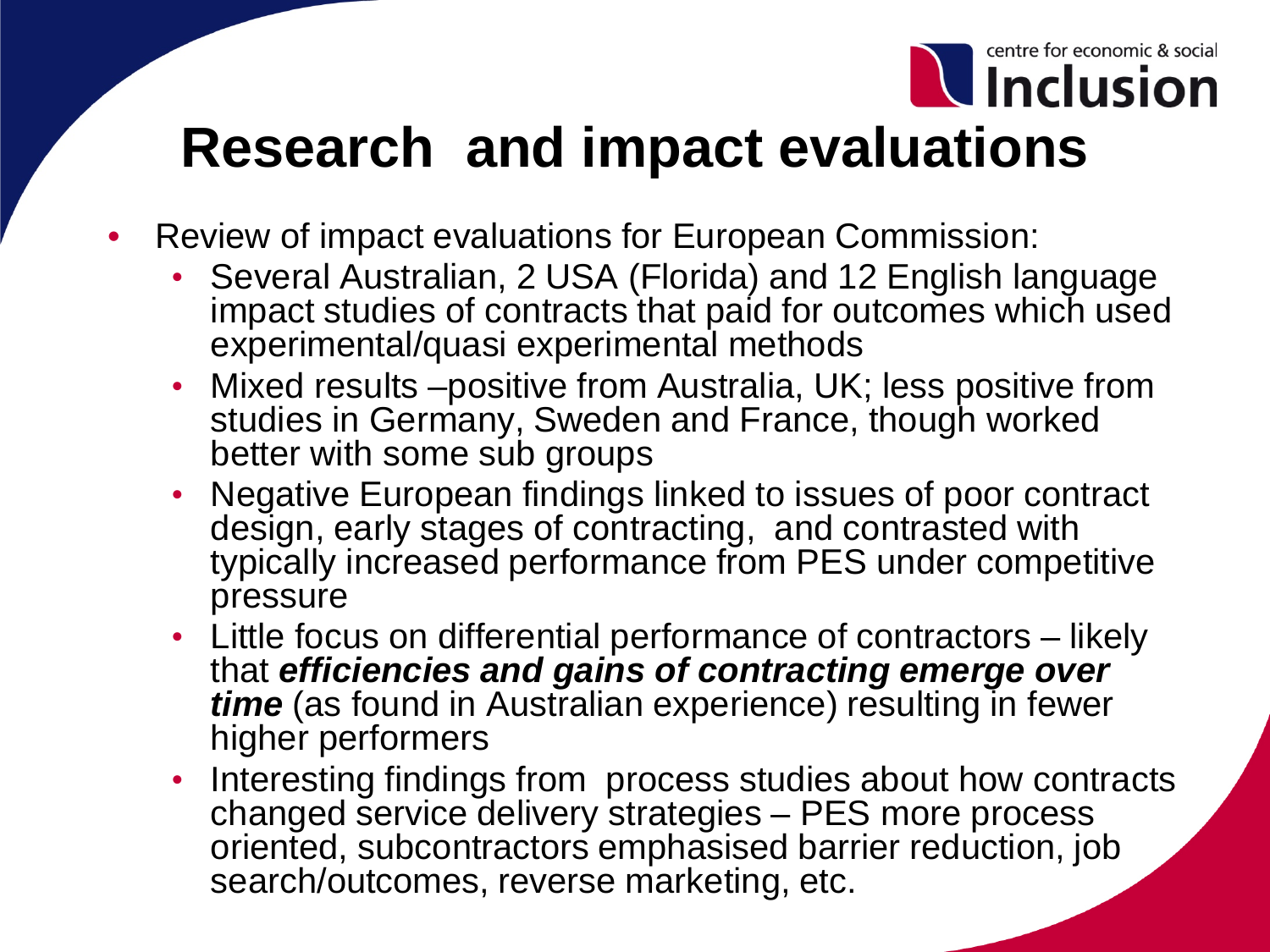### centre for economic & social **U** Inclusion

### **Some important commissioning issues**

- Market incentives induce early service delivery innovation and improved management but evidence of 'convergence' and 'innovation plateau' in mature markets.
- Market composition:
	- Varied blends of competition between 'for profit', 'not for profit', and public sector organisations – 'for profit' contractors playing a more significant role in several countries and in promoting international developments.
	- Findings suggest that improved performance associated with reduction in the number of providers over time – so question about supply chain rationalisation, impact on smaller, specialist providers, and importance of performance management.
	- Problems of 'mission drift' for the voluntary/third sector (e.g., sanctions, advocacy) and changing composition of third sector providers
- Market providers make less use of training, employment subsidies, more expensive services. Various re-regulations 'ring fence' resources for client services or separate contracts for specific services.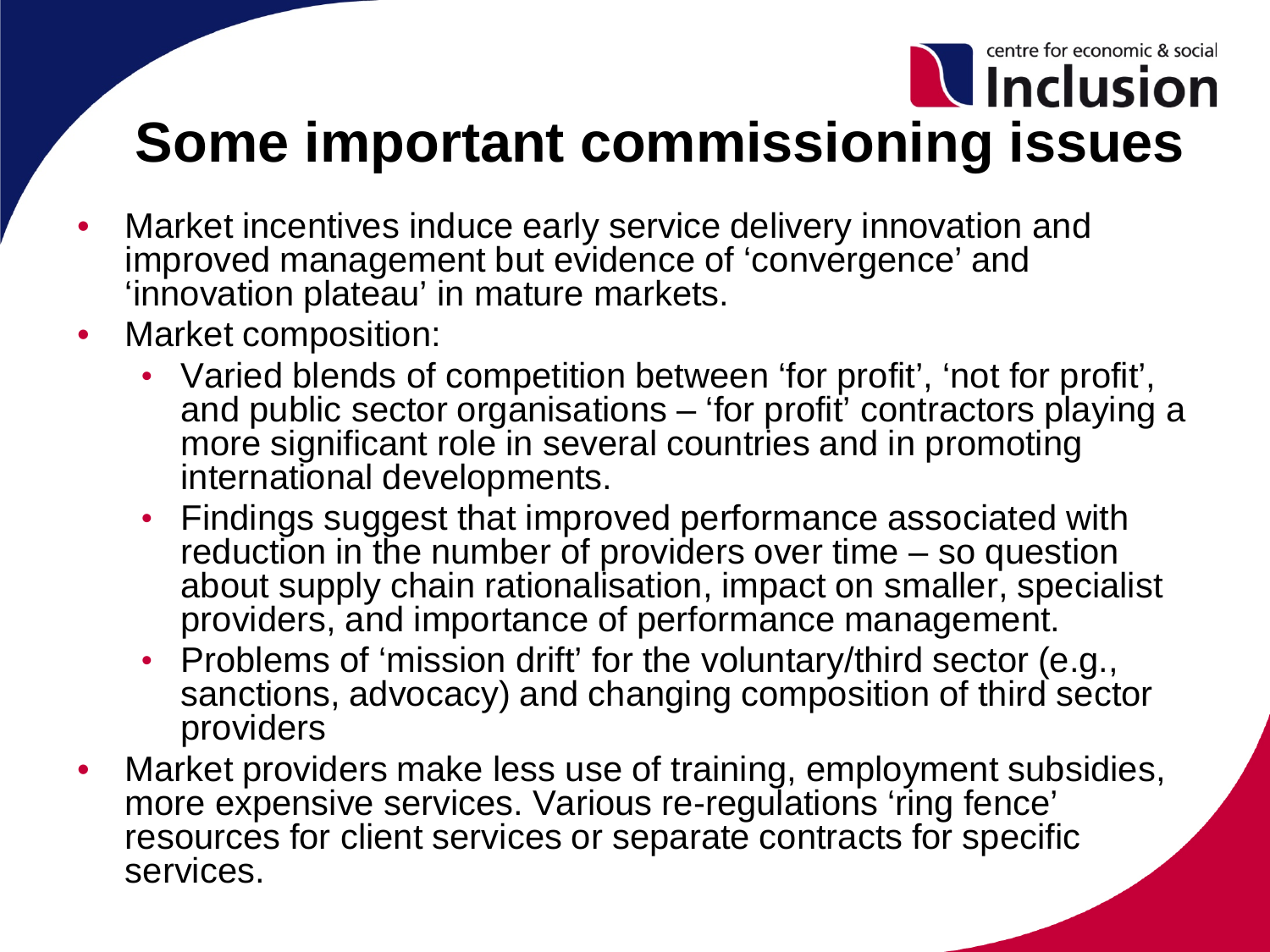

# **Final observations**

- Major tension between fostering competition and cooperation/integrated service delivery (e.g., training providers, employers, local government, etc.).
- Complex relationships between delivery of benefits, referral to contractors and interaction with sanctions/appeals/health many functions still undertaken by public sector employees.
- Importance of monitoring participant experience as well as outcomes – including complaints procedures and ways of testing customer and employer experience/satisfaction.
- Evidence suggests there is likely to be a process of frequent re-regulations to both resolve delivery problems and reshape contract incentives to meet new program objectives.
- 'Relational Contracts' require regular contact with officials, contract management, access, etc., with facility to renegotiate contract terms as operations and circumstances change.
- Public officials need to develop new skills in contract design, commissioning and in contract and performance management.